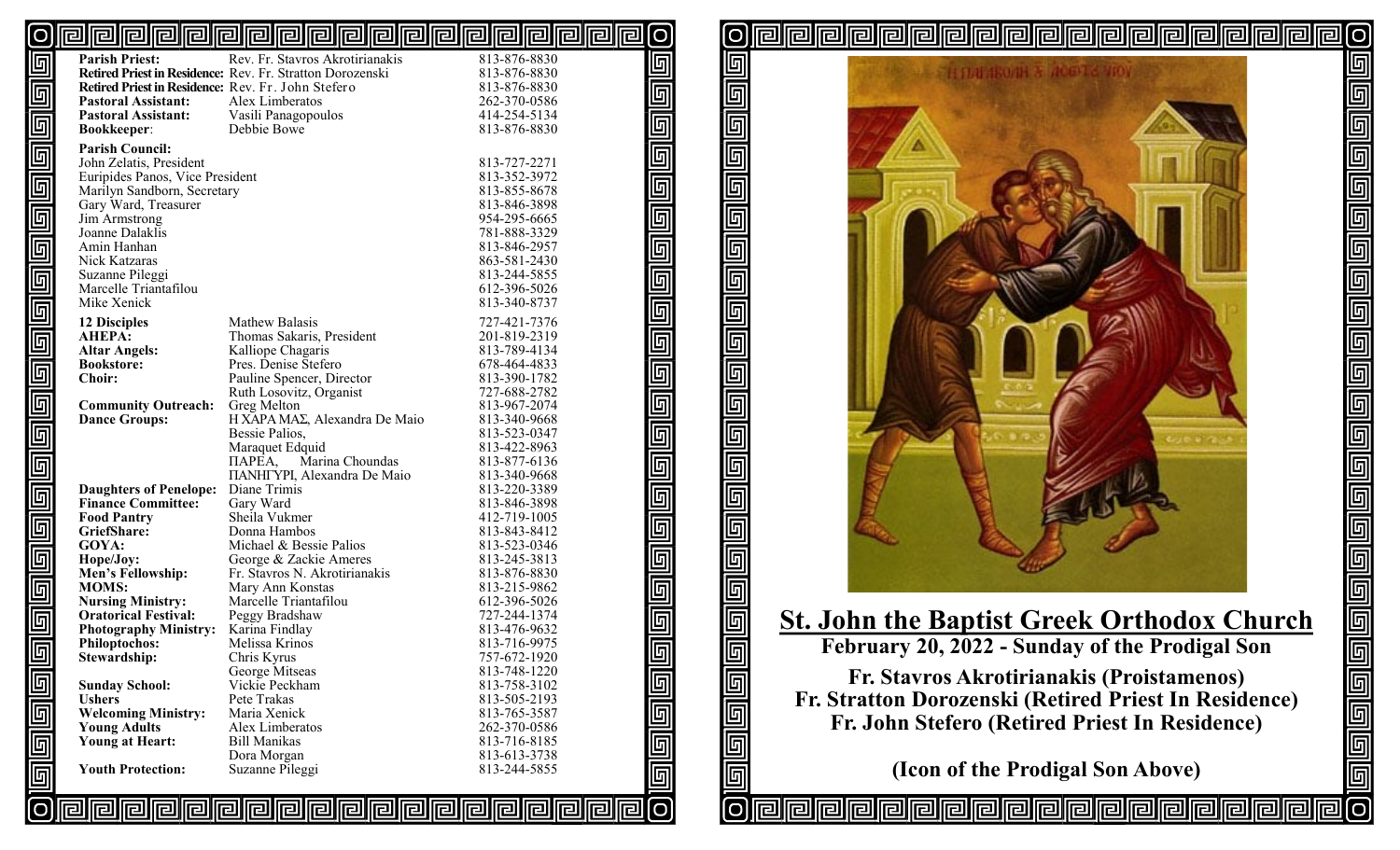Love God, Love your neighbor and spread the Gospel of Jesus Christ as an Orthodox Christian community.

### **MISSION:**

The mission of St. John the Baptist Greek Orthodox Church is to welcome and serve people with love, truth, joy and peace, and to create an environment that encourages all to seek salvation through Orthodox Christianity.

### **CORE VALUES:**

Love, Worship, Community, Learning, Service

## **SYNAXARION:**

Leo the Bishop of Catania, Agathus the Pope of Rome, Bessarion the Great

### **Apolytikion of the Week (Second Mode):**

## **Apolytikion for St. John:**

When You descended to the realm of death, You as Life immortal, rendered to Hades a mortal blow, through Your Divine Radiance. And when You, from the depths of Hades and the darkness below, did raise the dead all the powers of heaven did proclaim and cry out: O lifegiving Christ and our God we give glory.

The memory of the just is observed with hymns of praise; for you O Forerunner the witness of the Lord is sufficient. You have proved to be truly more venerable than the prophets. Since you were granted to baptize in the river, the One Whom they proclaimed. Therefore, you strove for truth, proclaiming with joy the Good News, even to those in Hades: that God was manifested in the flesh, and takes away the sins of the world, and grants to us His great mercy.

### **Kontakion (Third Mode):**

Foolishly I ran away from Your glory, O Father, and wasted in sin all the wealth You gave me. Therefore, the Prodigal's cry, I offer to You. I have sinned before You compassionate Father, do accept me in repentance and make me again one of Your servants.

**Welcome to all of our Visitors** "Welcome one another just as Christ has welcomed you, for the glory of God." Romans 15:7 We pray that your worship experience with us today will be inspirational and uplifting. Please introduce yourself to an usher or a member of the Welcoming Ministry and pick-up a "welcome packet" as you exit the church. We are happy that you are with us : today!

**Holy Communion** is offered only to Orthodox Christians who are in good canonical standing with the church and who have **prepared through prayer and fasting.** Everyone is invited to receive the Antidoron (Blessed Bread) at the end of the Divine Liturgy.

**Order for Holy Communion—With Sunday School back in session the order for Holy Communion will be as follows:** 

- 1. Choir
- 2. Altar boys
- 3. Sunday school teachers (who will line up in middle aisle before Communion)
- 4. Sunday school students (who will line up in the middle aisle before Communion behind the teachers)
- 5. Then the rest of the congregation

עבר עם הערכבי עם הערכבי עם הערכבי עם הערכבי עם הערכבי עם הערכבי עם הערכבי עם הערכבי עם הערכבי עם הערכבי עם הערכבי

**Memorials:**  Eleftherios Fotopoulos (1 Year)

## **VISION: Upcoming Services & Events**

| <b>Bible Study</b><br>Women's Bible Study                                                                                                                  | $6:30$ p.m.                                                                                                            |
|------------------------------------------------------------------------------------------------------------------------------------------------------------|------------------------------------------------------------------------------------------------------------------------|
|                                                                                                                                                            |                                                                                                                        |
|                                                                                                                                                            | 10:00 a.m.                                                                                                             |
| Paraklesis                                                                                                                                                 | $6:00$ p.m.                                                                                                            |
| <b>Adult Greek School</b><br>GriefShare                                                                                                                    | $6:00-8:30$ p.m.<br>6:30 p.m.                                                                                          |
| <b>1st Saturday of the Souls</b><br>Orthros 8:45 a.m.                                                                                                      | <b>At Garden of Memories</b><br>Divine Liturgy 10:00 a.m.                                                              |
| <b>Judgement Sunday</b><br>Orthros 8:30 a.m.<br>1st-3rd Confessions                                                                                        | Divine Liturgy 10:00 a.m.<br>Men's Group 5:00 p.m.                                                                     |
| Fifty-Two Verses in Fifty-Two Weeks: The Bible Project<br>February 20-26<br>Love one another with brotherly affection; outdo one another in showing honor. |                                                                                                                        |
|                                                                                                                                                            | <b>Romans 12:10</b><br>Imagine if we had a contest to see who could outdo each other in showing honor to other people. |

again, is not a contest, but we should have a consciousness about love, and it should be leading with love, not just reciprocating love we've already been shown.

**Education at St. John**

*Leader: Fr. John Day:* **Monday** 6:30 p.m.

**Monday Night Bible Study Women's Bible Study** *Leader:* Fr. Stavros *Day:* **Tuesday** 10:00 a.m.

## **Greek School**

*Leader*: Magda Myer *Day:* **Thursday** 6:00 p.m.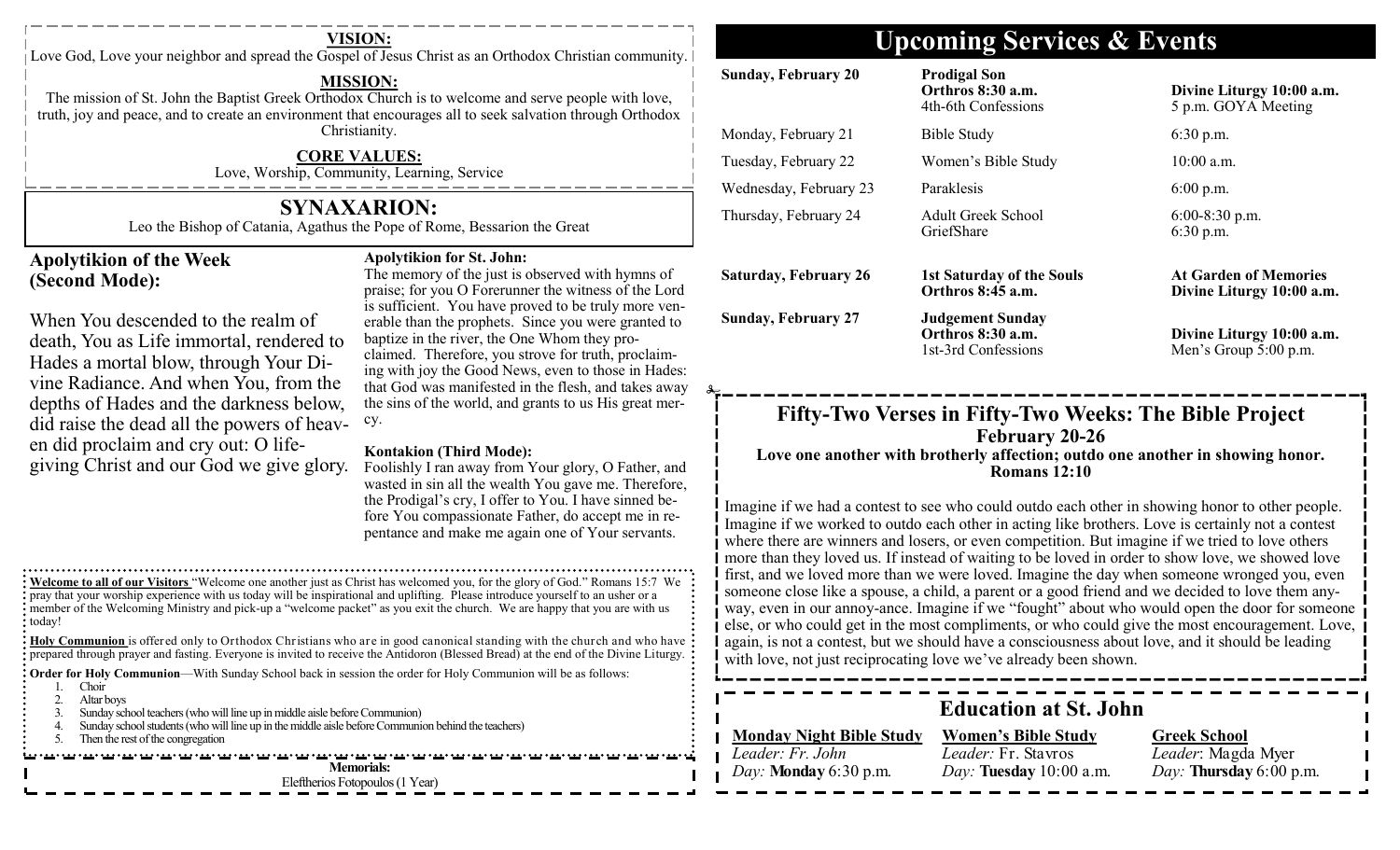## **MINISTRY NEWS & UPDATES**

**Attention all Parents:** As a friendly reminder, please remember that no children are allowed on the stage, especially during coffee hour. Thank you!

**St. John's Bookstore—** Throughout Great Lent our bookstore will be offering a wide selection of books focused on the many ways we can grow spiritually during the Lenten period. Daily meditations, prayer books, lives of the Saints, guides to preparation for Confession, Holy Week service books, and Lenten cookbooks are just some of those featured.

**Monday Night Bible Study -** Fr. John 's Bible Study meets on Monday night at 6:30 p.m. Join us in person or via Zoom to share your insights as we deepen our relationship with Christ.



We are pleased to announce that "Man of God," the highly anticipated award-winning film based on the inspiring life of our beloved Orthodox saint, Saint Nektarios of Aegina, is coming to movie theaters across the United States on Monday, March 21st as a one night only Fathom Events release. Our parish is organizing an opportunity to see it together with our church community. Everyone is invited to attend this special screening.

If there is enough interest, we have been in contact with the manager at the Regal Citrus Park Theater to inquire about getting a block of seats in a private auditorium on Monday, March 21 at 7:00 PM. Tickets will cost approximately \$12-14 each.

**Please email Donna Trakas at dptrakas@verizon.net by Monday, March 7th at 6:00 PM with the number of tickets you would like.** More details will follow once we know we have enough interest.

We look forward to hearing from you!

With love in the Lord, +Fr. Stavros N. Akrotirianakis

## **Continuing this Sunday: Blood Pressure Screening in Febru-**

**ary-** Your nursing ministry will be doing FREE blood pressure checks February 20, and 27. Come get your blood pressure checked and know your numbers!

**Philoptochos Selling Spanakopita, Tyropita, and Trays of** 

**Baklava -** The Philoptochos will continue selling Spanakopita, Tyropita, and Baklava after Divine Liturgy! You can ask a Philoptochos board member or call Lisa Alsina (813-728-1094) if you're interested in purchasing one!



# **Readings for the 17th Sunday of Matthew**

#### **Epistle Reading is from St. Paul's First Letter to the Corinthians**

#### **Prokeimenon:** *Verse:* **The Lord is my strength and my song, and He became my salvation. The Lord chastened and corrected me, but He did not give me up to death.**

Brethren, "all things are lawful for me," but not all things are helpful. "All things are lawful for me," but I will not be enslaved by anything. "Food is meant for the stomach and the stomach for food"—and God will destroy both one and the other. The body is not meant for immorality, but for the Lord, and the Lord for the body. And God raised the Lord and will also raise us up by his power. Do you not know that your bodies are members of Christ? Shall I therefore take the members of Christ and make them members of a prostitute? Never! Do you not know that he who joins himself to a prostitute becomes one body with her? For, as it is written, "The two shall become one flesh." But he who is united to the Lord becomes one spirit with him. Shun immorality. Every other sin which a man commits is outside the body; but the immoral man sins against his own body. Do you not know that your body is a temple of the Holy Spirit within you, which you have from God? You are not your own; you were bought with a price. So glorify God in your body and in your spirit which belong to God.

#### **Gospel Reading is from Luke 15:11-32**

The Lord said this parable: "There was a man who had two sons; and the younger of them said to his father, 'Father, give me the share of the property that falls to me.' And he divided his living between them. Not many days later, the younger son gathered all he had and took his journey into a far country, and there he squandered his property in loose living. And when he had spent everything, a great famine arose in that country, and he began to be in want. So he went and joined himself to one of the citizens of that country, who sent him into his fields to feed swine. And he would gladly have fed on the pods that the swine ate; and no one gave him anything. But when he came to himself he said, 'How many of my father's hired servants have bread enough and to spare, but I perish here with hunger! I will arise and go to my father, and I will say to him, 'Father, I have sinned against heaven and before you; I am no longer worthy to be called your son; treat me as one of your hired servants.' And he arose and came to his father. But while he was yet at a distance, his father saw him and had compassion, and ran and embraced him and kissed him. And theson said to him, 'Father, I have sinned against heaven and before you; I am no longer worthy to be called your son.' But the father said to his servants, 'Bring quickly the best robe, and put it on him; and put a ring on his hand, and shoes on his feet; and bring the fatted calf and kill it, and let us eat and make merry; for this my son was dead, and is alive again; he was lost, and is found.' And they began to make merry. Now his elder son was in the field; and as he came and drew near to the house, he heard music and dancing. And he called one of the servants and asked what this meant. And he said to him, 'Your brother has come, and your father has killed the fatted calf, because he has received him safe and sound.' But he was angry and refused to go in. His father came out and entreated him, but he answered his father, 'Lo, these many years I have served you, and I never disobeyed your command; yet you never gave me a kid, that I might make merry with my friends. But when this son of yours came, who has devoured your living with harlots, you killed for him the fatted calf!' And he said to him, 'Son, you are always with me, and all that is mine is yours. It was fitting to make merry and be glad, for this your brother was dead, and is alive; he was lost, and is found.'"

**Prayer List:** Lord Jesus Christ, Physician of our Souls and Bodies, visit and heal your servants: Metropolitan Alexios, Eva Coppalla; Christopher; Christopher; Elaine Daniels; Mary & Peter Nenos; Tony Ekonomou; Keith Lynn & Patrick Carroll; Daniel Hoss, Ourania Tziotis, Irina, Marina, Yuri, and Christophoros; Ashley Snyder; Evangelos & Caroline Critkas; Constantinos & Kalotina Klimis; Christine Alex, June, Lillian Thomas; Scotty; Desi Serriera; Ashley Kladakis; Dora Kallas, Kathy & Andrew Bouzinekis; Anastasia; Virginia Georgiou, Ron Myer, Toula Tsaros, Fr. Pat Legato, Nellie Pringle, Yolanda Webb, Angela Bougas, Tony Ekonomou, Ron, Jason Vickers, Rex Garrison, Tina Chakonas, Ann Demas, Christina Noel Kouzes Houck, Evangeline Xeroteres, Ashley Henderson, Natalie Henderson, Chris, Debbie, James, Avery, Lily, Jacob, Jesse, Ann, Rosario, Antonia Caffentzis, Alissa, John, Angela, Joey, Christine Scourtes, Steven, Matthew & Family, Phyllis, John Zelatis, Reagan, Peter Zaharis, Alexandra Ferrarolis, Leon & Despina Botham, Cindy Xenick, Mary Ellen Evdemon, Marie Sofia Panagopoulos, Maria Hursey, Chris Vamvakias, John Myer, Mike Trimis, Robert and Alice Stoccardo, John Alexander, Michael Romero, George Hambos, Dean Kondilis and Family, Bill and Nancy Manikas, Patricia Costello, Anastasia Smyrnakis, Ekaterina & Anna Shushaalykova, Dora Koudouna, Debbie Phelps, Mary Voykin, David Voykin, Denise Badrane, Don Payne, Felix and all victims of war, terrorism, crime, natural disaster, and all of whom we are unaware.